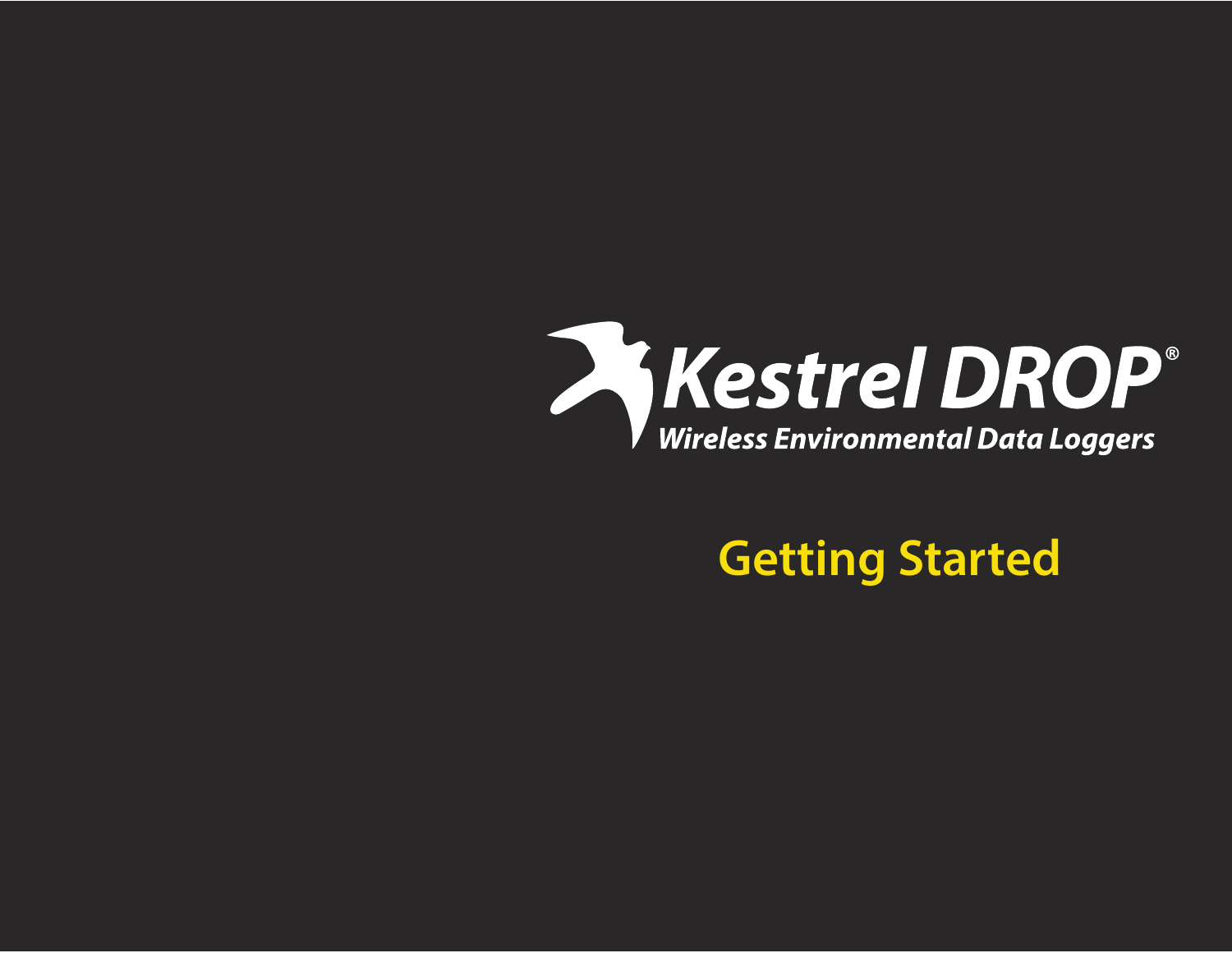### **Table of Contents**

- 3 Getting Started with Your Kestrel DROP
- 4 Changing App Settings
- 5 Connecting to an iOS/Android Device
- 6 Getting Data Logs Off iOS/Android Device
- 7 Battery Replacement
- 7 LED Indicators
- 8 Getting More from Your DROP
- 9 Glossary of Measurements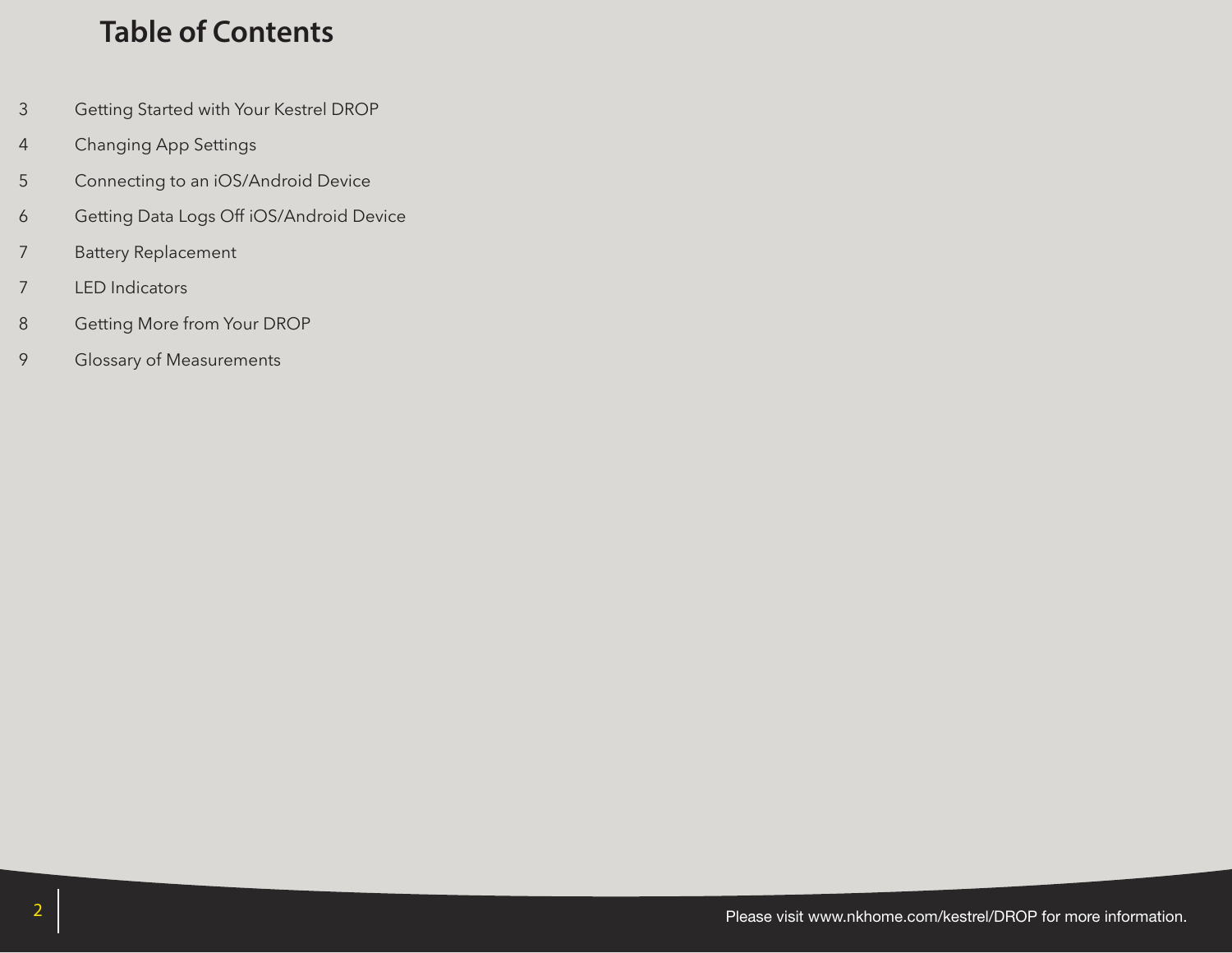### **Getting Started with Your Kestrel DROP**

Please note: You will need to remove the battery tab prior to using the DROP (see Battery section for opening battery case).



*Figure 1: Overview*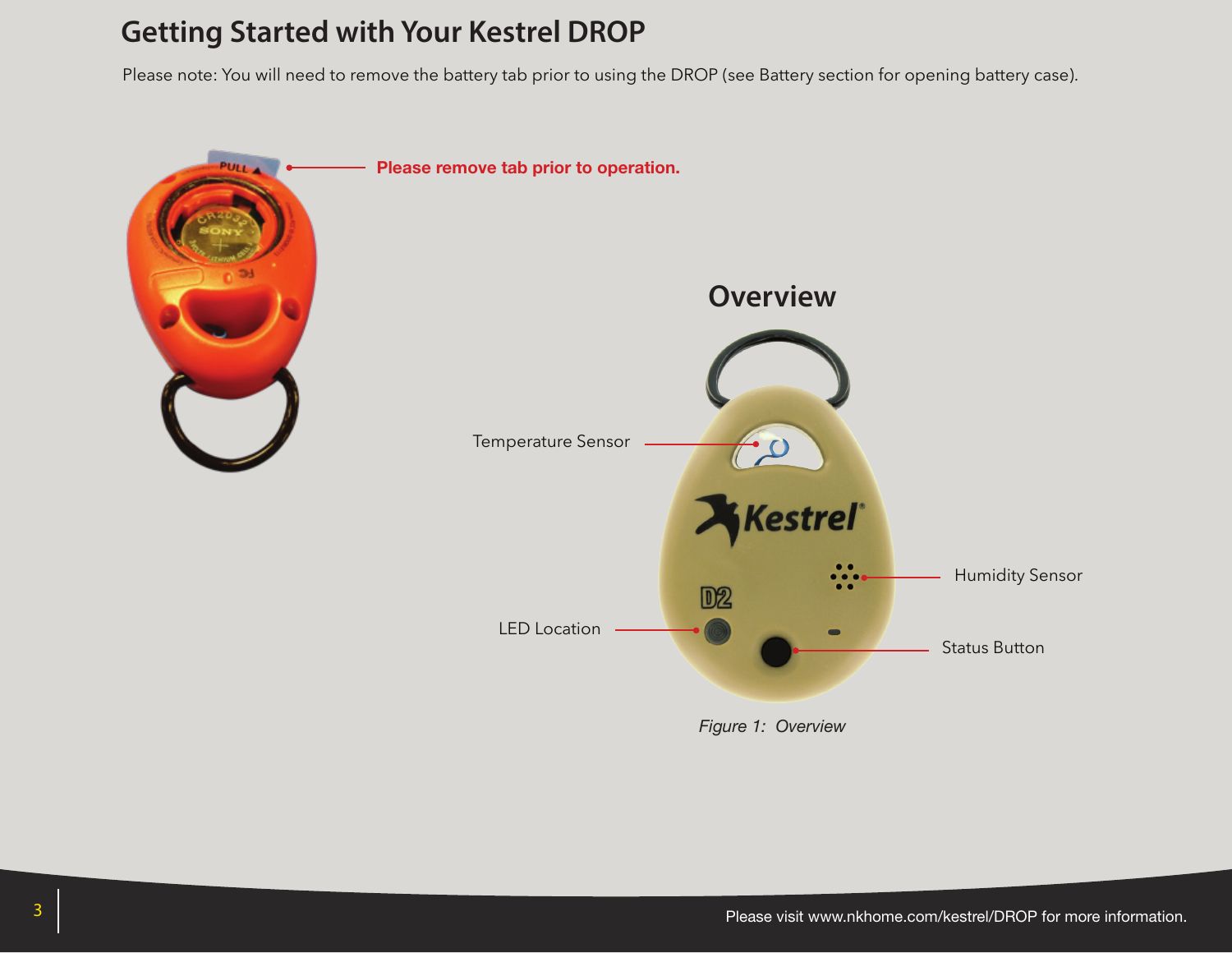# **Changing App Settings**

### **App Preferences**

Adjust settings of application only

- Change Units (Imperical vs Metric)
- Auto Connect Device (Auto vs Manual Connect) *NK recommends Auto Connect*
- Manual requires re-pairing each time *May be preferred if you have multiple drops*
- Device Power Saving (disconnects if app closed)



#### **Manage** Adjust settings of DROP Connection • Update Device Name • Manage Connection (i.e., Change Refresh Rate) • Manage Logging (i.e., Change Data Logging Rate) • Manage Alerts **Disconnect** Forget Device LED Flash Factory Reset Device Manual

• Device Info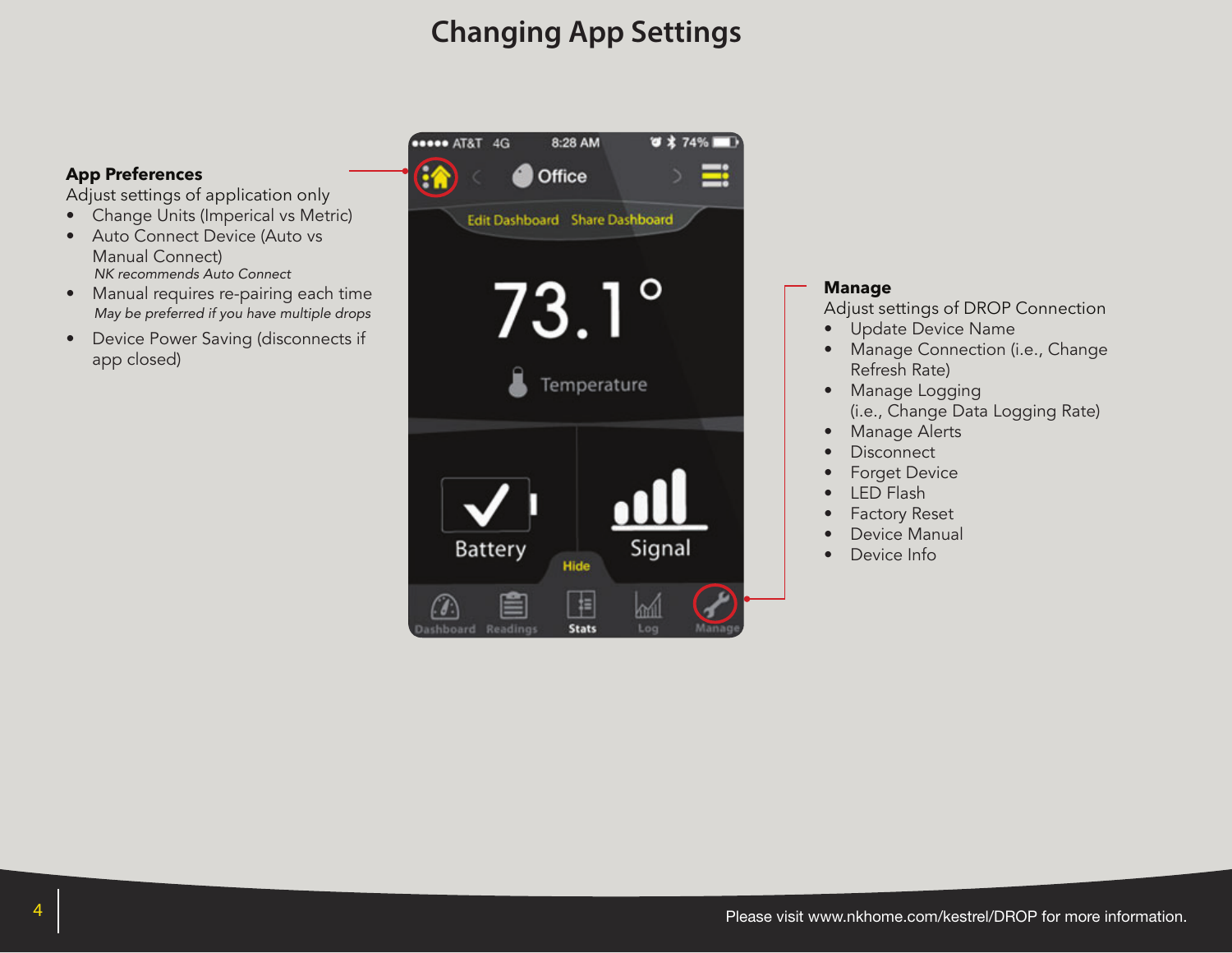## **Connecting to an iOS/Android Device**

- Please see: www.nkhome.com/pdfs/Kestrel\_Connect\_Instructions.pdf
- All data logged by the DROP since your last connection will automatically download to your iOS/Android device upon your next connection.

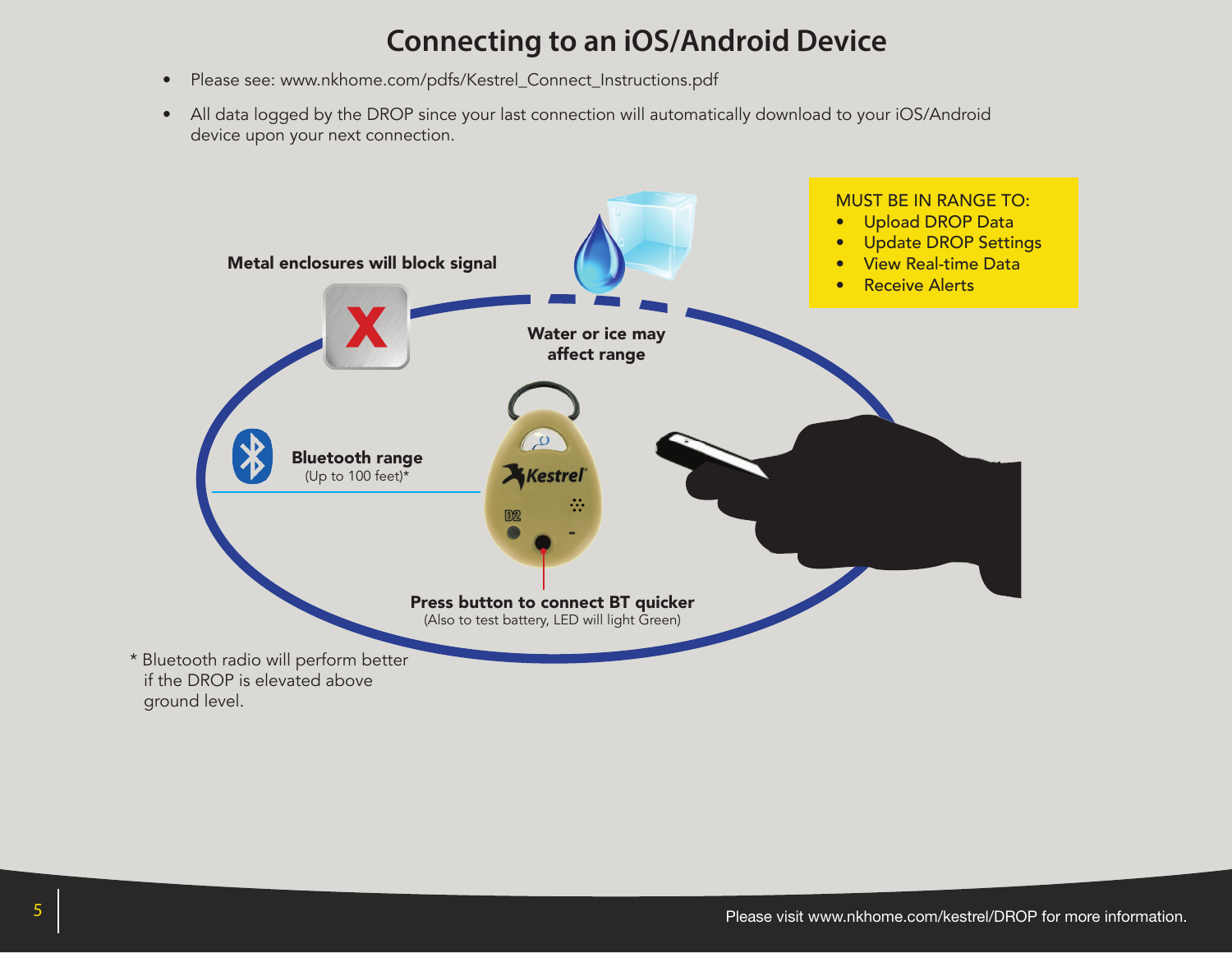## **Getting Data Logs Off iOS/Android Device**

There are two ways to export data off your iOS/Android device:

- Directly from the Stats Page or
- Manage Logging from the Manage Page

You would then export to a valid email address or using AirDrop.

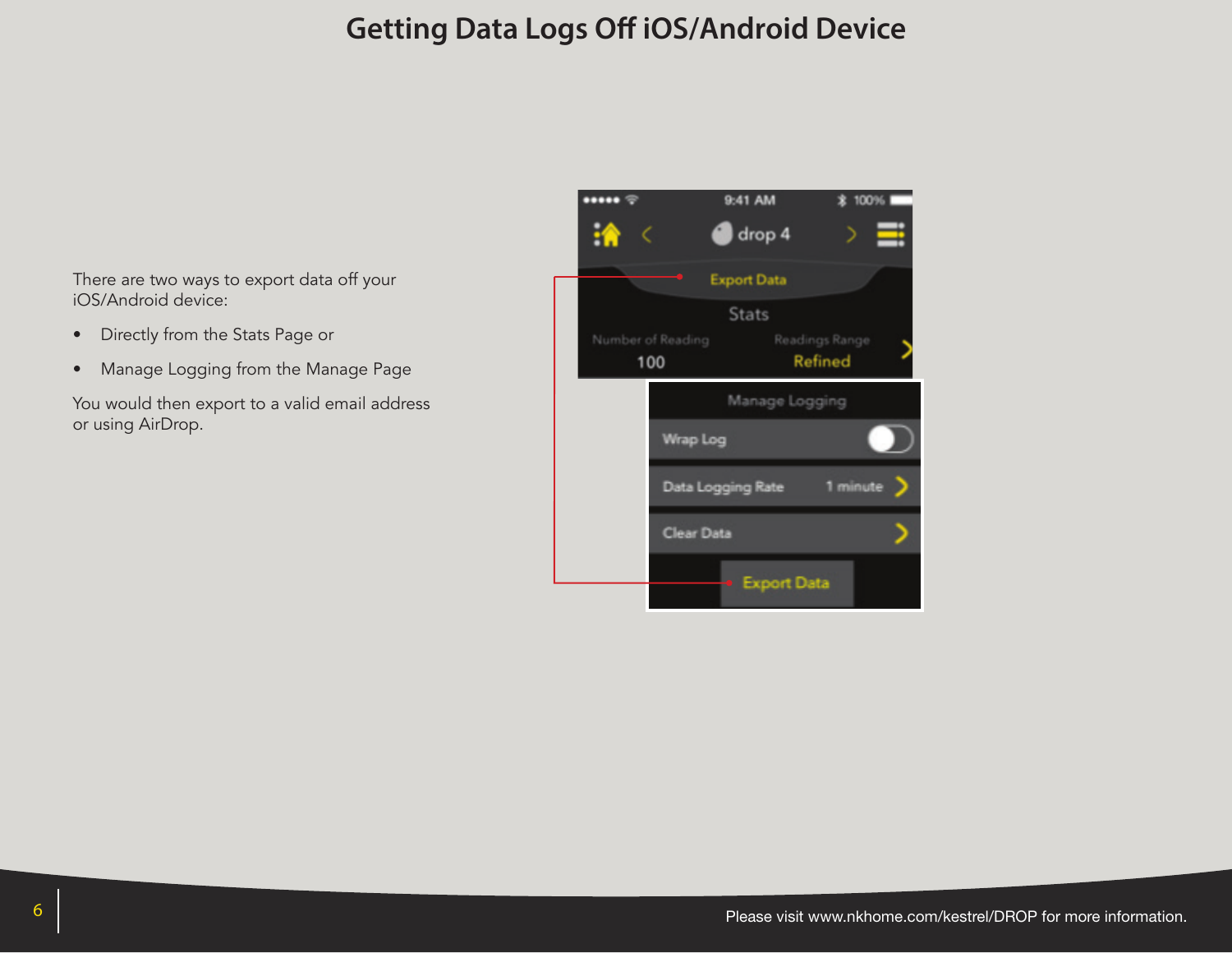### **Battery Replacement**

(Please note: After battery replacement, you MUST reconnect to the Kestrel LiNK application to ensure time and date are updated for logging purposes.)



*Figure 2: Battery Replacement*

| If Battery Is Inserted | Unit is on. (Only powers off if battery is removed) |
|------------------------|-----------------------------------------------------|
|                        | Bluetooth is on.                                    |
|                        | DROP is logging data.                               |

## **LED Indicators**

| <b>LED Condition</b> | <b>Status Button</b> | <b>Possible Conditions</b>               |
|----------------------|----------------------|------------------------------------------|
|                      | Pressed              | Unit is functioning normally.            |
|                      | Not Pressed          | Battery was inserted.                    |
|                      |                      | Bluetooth has connected successfully.    |
|                      |                      | Bluetooth has disconnected successfully. |

*Note: Status button can be used to immediately send a connection signal to your iOS/Android device.*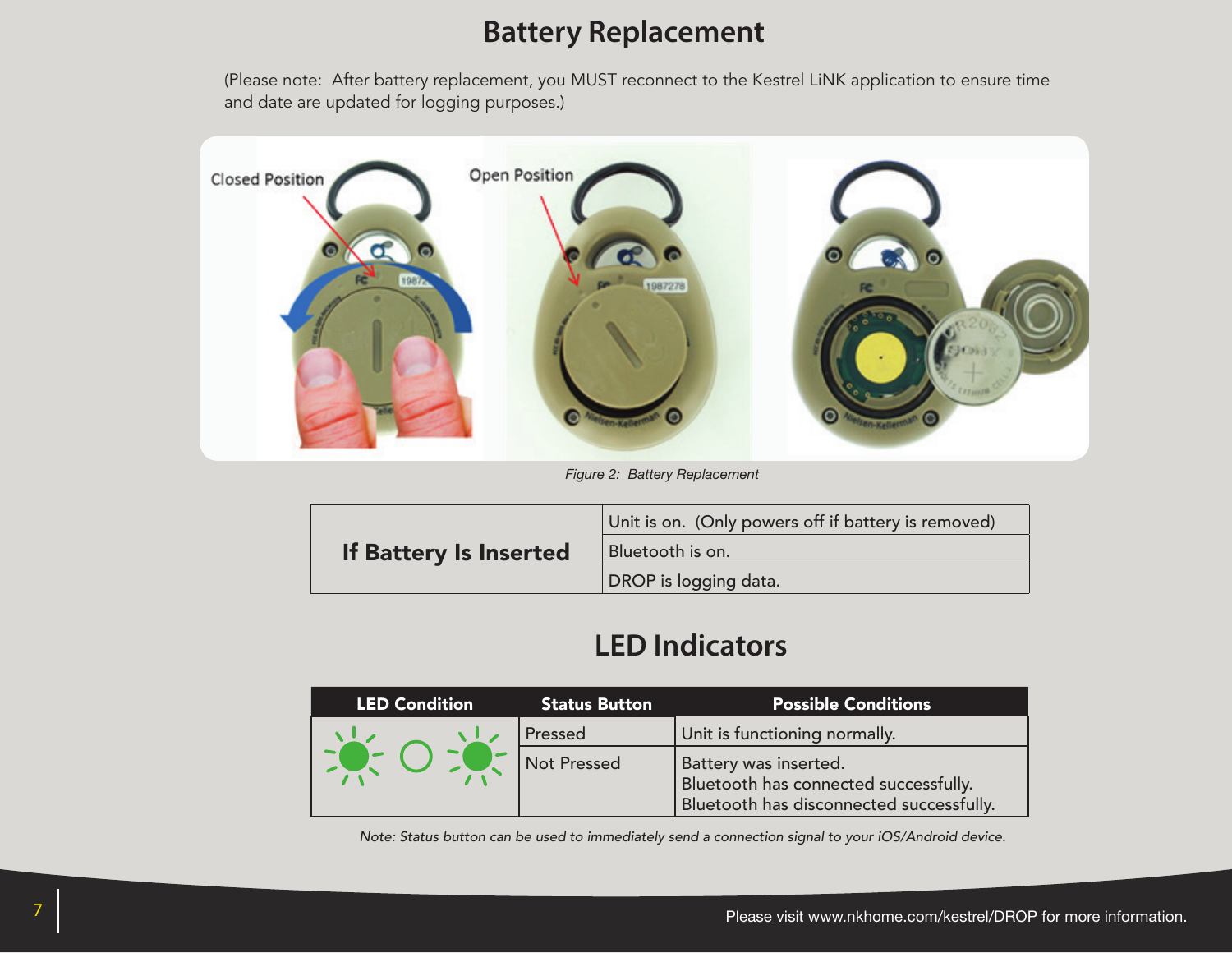# **Getting More from Your DROP**

#### **Temperature**

- A slight air flow of 2 mph or more will speed up temperature response times.
- DROP can be used to measure water or snow temperature by submerging the thermistor.

#### Humidity

- For accurate humidity readings, allow the DROP to equilibrate to its environment. Depending on the temperature and humidity differential between environments, this can take between 20 and 90 minutes.
- After submersion in a liquid, humidity readings, if available on your DROP, will be impacted until the humidity sensor area has fully dried. Gently blowing on the sensor area (the small grid of holes in the front case) can speed this process.
- After exposure to temperatures over 80°C, an offset in humidity may be present for a period.

#### **Connectivity**

- • Typical range is 100 ft but longer ranges can be achieved. Metal enclosures, ice, submersion in liquids, obstructed lines-of-site and ground level or non-vertical logging positions will reduce connection range.
- If more than 3-4 DROPs are present, turning off auto connect and manually connecting one at a time will help the app connect successfully. Typically, a maximum of 8 DROPs can be connected to a device at a time (iOS only). It is recommended to only connect 1 device at a time for Android.
- The DROP uses Bluetooth Low Energy (BLE) to connect to devices.

### Operating Temperature

• The DROP will operate without restriction from 14°F/-10°C to 131°F/55°C. Operation at lower temperatures will be limited by the available power and life span of the coin cell battery. Downloading a full data log in temperatures below 14°F/-10°C may tax the battery to the point where the DROP will not operate until the battery has been replaced. For best results below 14°F/-10°C, use a fresh battery, keep data log downloads short (1000 data points or fewer), or allow the DROP to warm to above 14°F/-10°C before connecting or attempting to download logs. The DROP can generally be expected to continue to log data points down to 0°F/-18°C with these limitations.

### Battery Life

- Cold conditions, frequent logging rates, and frequent log downloads will all shorten battery life.
- When downloading extremely large data logs or making firmware updates, avoid using low batteries and conditions below 32°F/0°C.
- Estimated battery life at the baseline settings programmed into your DROP when shipped from the factory (10 min logging rate, 5 sec connection rate) and room temperature (77°F/25°C) is about 4 months. Intensive logging and connection settings (2 sec logging rate, constant connection) can reduce battery life to as little as 11 days.